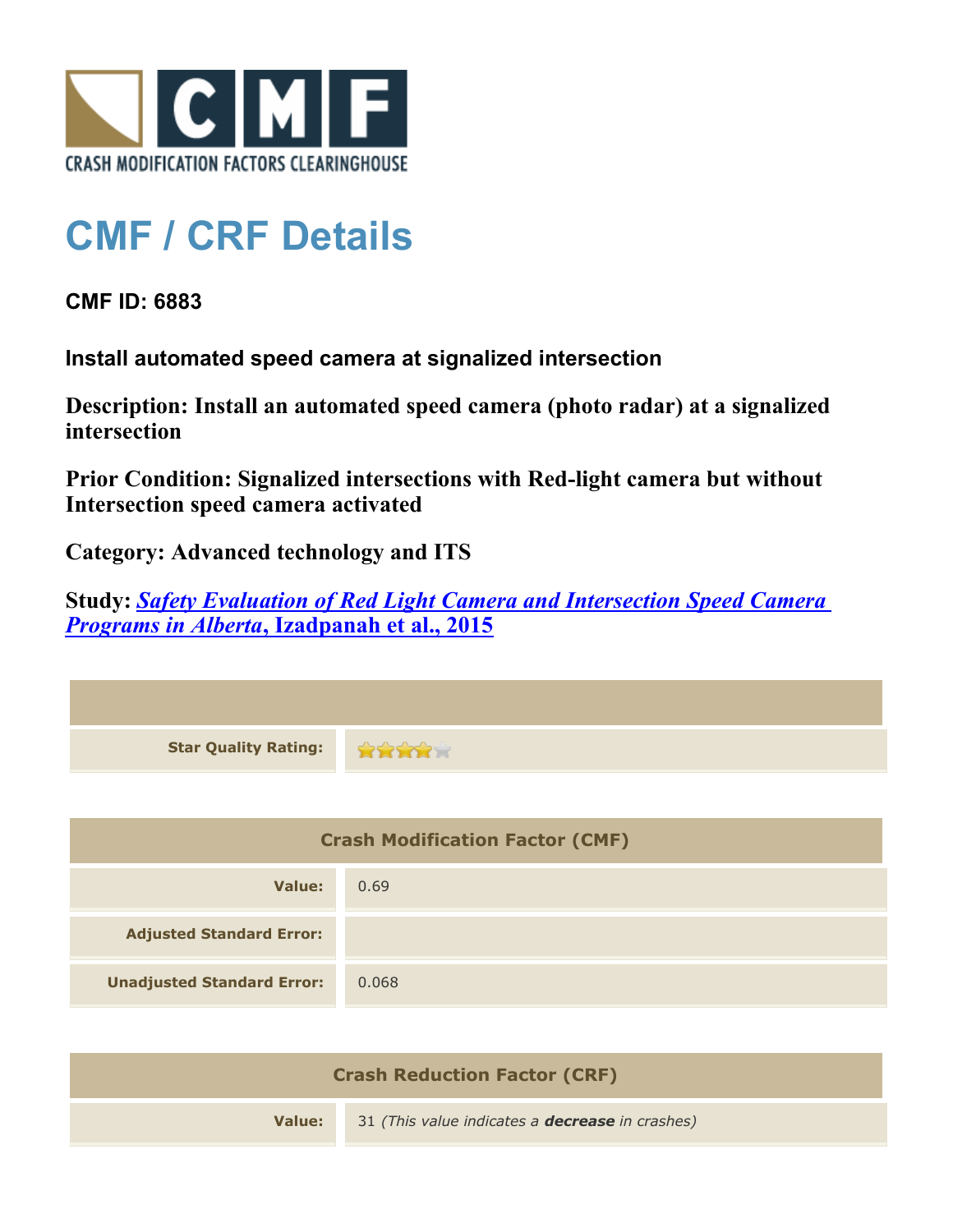**Adjusted Standard Error:**

**Unadjusted Standard Error:** 6.8

| <b>Applicability</b>                    |                                           |
|-----------------------------------------|-------------------------------------------|
| <b>Crash Type:</b>                      | Angle                                     |
| <b>Crash Severity:</b>                  | All                                       |
| <b>Roadway Types:</b>                   | Not specified                             |
| <b>Number of Lanes:</b>                 |                                           |
| <b>Road Division Type:</b>              |                                           |
| <b>Speed Limit:</b>                     |                                           |
| <b>Area Type:</b>                       | Urban and suburban                        |
| <b>Traffic Volume:</b>                  |                                           |
| <b>Time of Day:</b>                     |                                           |
| If countermeasure is intersection-based |                                           |
| <b>Intersection Type:</b>               | Roadway/roadway (not interchange related) |
| <b>Intersection Geometry:</b>           | 3-leg, 4-leg                              |
| <b>Traffic Control:</b>                 | Signalized                                |
| <b>Major Road Traffic Volume:</b>       |                                           |
| <b>Minor Road Traffic Volume:</b>       |                                           |

| <b>Development Details</b>      |              |  |
|---------------------------------|--------------|--|
| <b>Date Range of Data Used:</b> | 1999 to 2012 |  |
| <b>Municipality:</b>            | Alberta      |  |